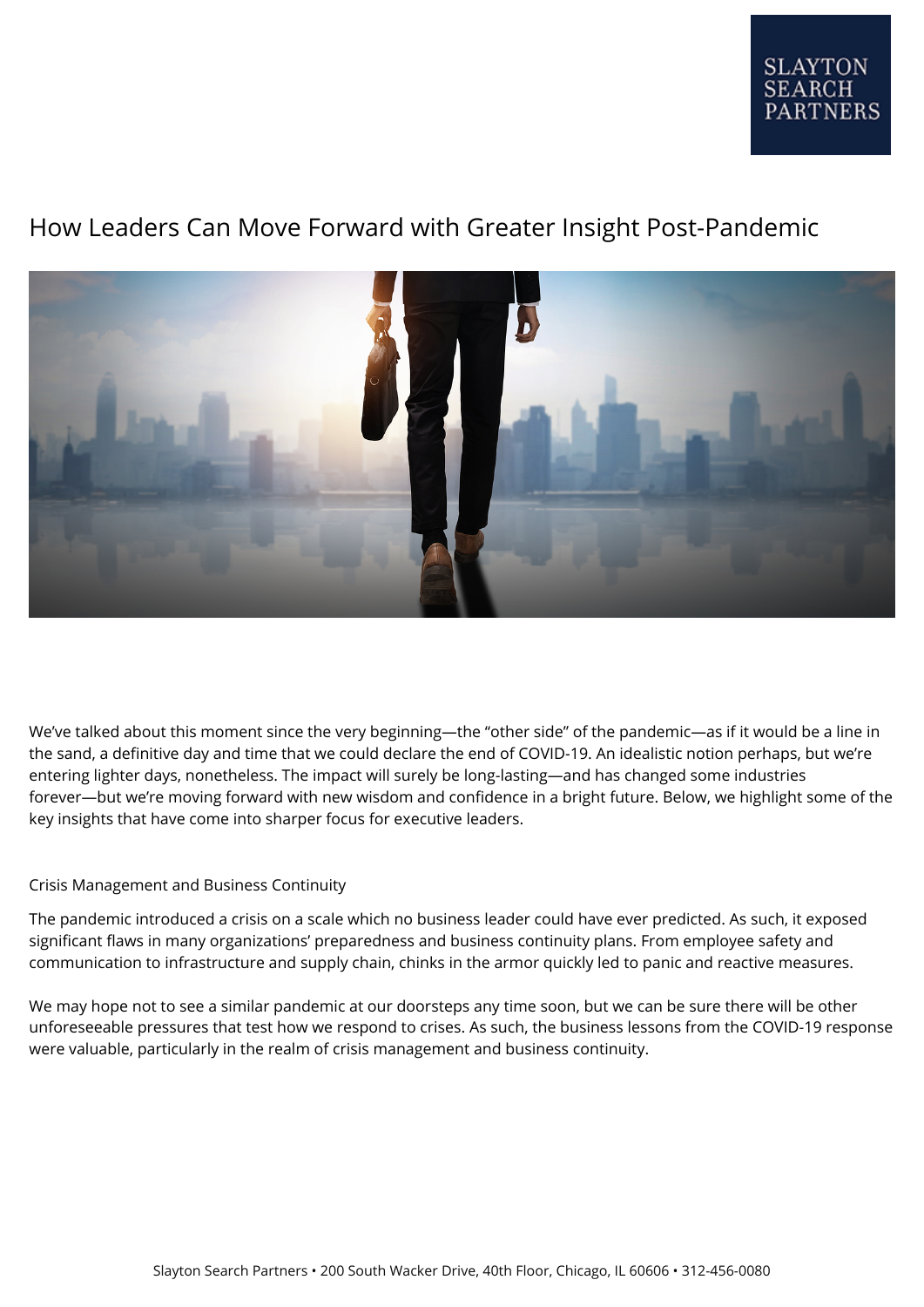The most resilient of companies were those that were proactive and formed cross-functional teams that could address the unique concerns of stakeholders, employees, and customers alike. This required an agile, flexible, and comprehensive response, tuning into the worries of each group and strategically delivering essential services, products, and insights.

Using this approach as the foundation, business leaders should build a comprehensive business continuity plan that is appropriately stress-tested in advance. Furthermore, leaders should be self-aware of their own strengths in leading through crisis. A [recent PwC publication](https://www.pwc.com/gx/en/issues/crisis-solutions/leading-crisis.html) shares the most important leadership qualities in challenging times, which include: empathy, clarity, purpose, and learning from mistakes and missed opportunities.

At its core, any crisis management strategy is built on trust. Companies must have buy-in from everyone at every level in order to move forward. Only then can they successfully set up their workforce and infrastructure to not only *cope* with a potential crisis, but also to transition to a state of *thriving* as quickly as possible.

### Digital Capabilities and Transformation

From online shopping to online working, the world was forced to go digital at a rate no one could have predicted. Technology that once would have taken years to adopt and implement—especially at scale—was exponentially accelerated into mainstream usage within just weeks and months of the onset of the pandemic.

This adoption set the stage for digital transformation for many companies that had been holding on to legacy technologies and processes. But such rapid implementation is cause for concern. Leaders must carefully audit their existing infrastructures and strategically plan their way forward. Some of the biggest investment priorities include data protection, cybersecurity, cloud technology, and remote infrastructures. Implementing these initiatives will require careful planning around the employee and customer experience, industry regulations and compliance, and streamlined efforts that avoid organizational silos.

Company Culture and Work Environments

The subject of remote work environments has been covered extensively, and the insights have been valuable. Study after study seemed to show that employee productivity improved in a remote environment, yet [a recent McKinsey](https://www.mckinsey.com/business-functions/organization/our-insights/what-employees-are-saying-about-the-future-of-remote-work) [report](https://www.mckinsey.com/business-functions/organization/our-insights/what-employees-are-saying-about-the-future-of-remote-work) reveals that worker anxiety simultaneously increased. Consequently, new norms that were established throughout the pandemic may not be sustainable long-term. Leaders will need to find a delicate balance in alignment with their unique workforce and business model.

Regardless of what working model employers choose going forward, the consensus is that communication and employee engagement are key facets of any work environment. The same McKinsey publication showcased data that revealed a positive correlation between high levels of communications and increased feelings of support, inclusivity,